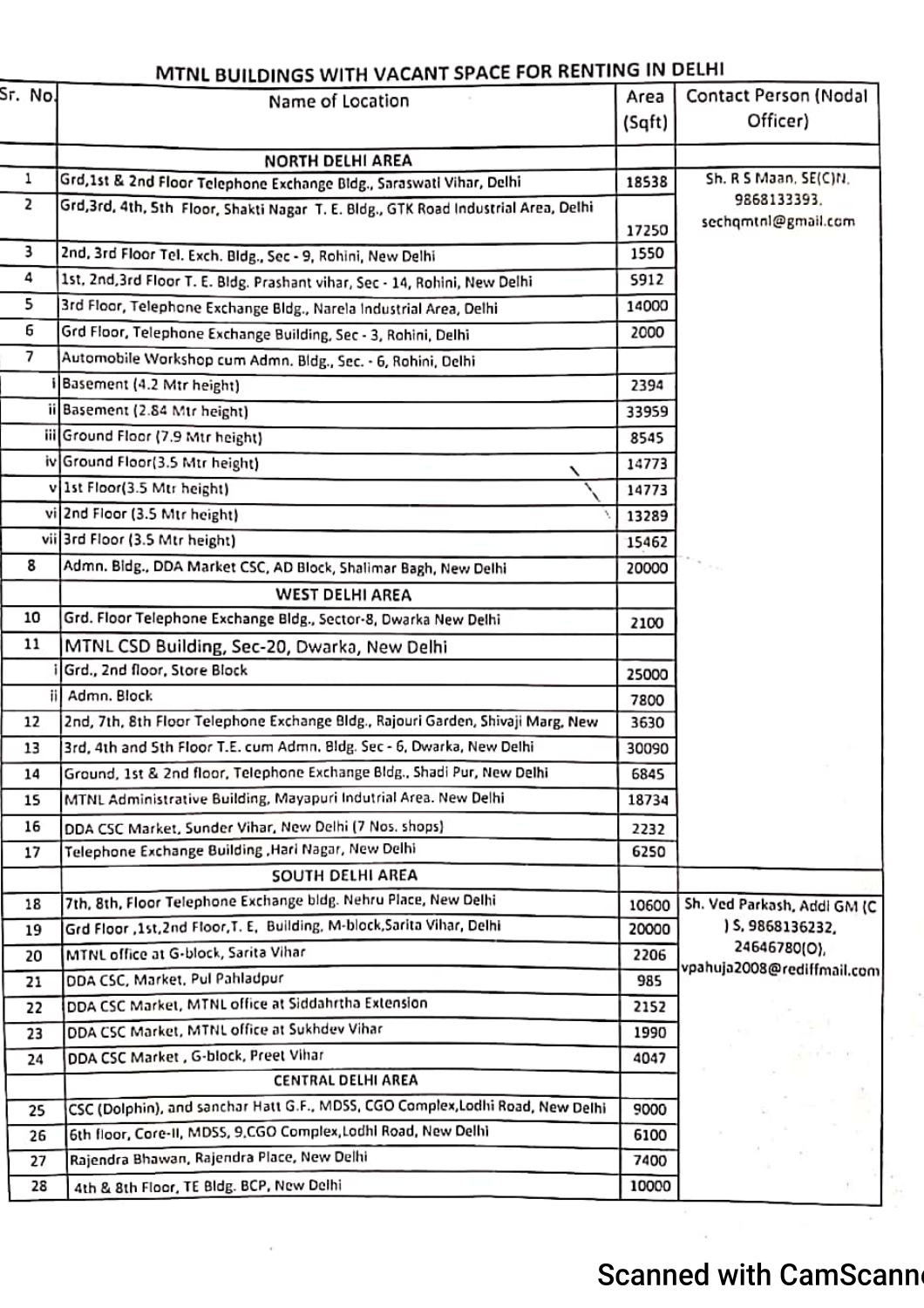#### **Vacant Spaces in MTNL Mumbai for Rent / Lease Contact: Shri V B Randive DGM(Asset Management) 9969001112 dgmam.mbi@gmail.com**

|                         | S.No Name of Building / Location (including floor)                                                              | Floor      | Area (Sq.Ft.) |
|-------------------------|-----------------------------------------------------------------------------------------------------------------|------------|---------------|
| $\mathbf{1}$            | 1st floor, Prabhadevi Telecom Bldg, MTNL Marg, Prabhadevi, Mumbai -400 028                                      | 1ST        | 3000          |
| $\overline{2}$          | 1st floor, Tech wing, Wadala T.E.Bldg, G.D.Ambekar Marg, Mumbai- 400 014                                        | 1St        | 7318          |
| 3                       | 2nd floor, Adarsh Nagar, Hatiskar Marg, Worli, Mumbai 400 025                                                   | 2ND        | 19257         |
| $\overline{\mathbf{4}}$ | 3rd floor, Adarsh Nagar, Hatiskar Marg, Worli, Mumbai 400 025                                                   | 3RD        | 6420          |
| 5                       | 4th floor, Adarsh Nagar, Hatiskar Marg, Worli, Mumbai 400 025                                                   | 4TH        | 6420          |
| 6                       | 2nd floor, Matunga T.E.Bldg, Dr.B.R.Ambedkar Road, Matunga(E), Mumbai 400 019                                   | 2ND        | 2000          |
| 7                       | Shivaji Park T.E.Bldg, A.P. Road, Dadar(W), Mumbai 400 028                                                      | <b>GRD</b> | 1500          |
| 8                       | 2nd Floor, Shivaji Park T.E.Bldg,A.P. Road,Dadar(W),Mumbai 400 028                                              | 2ND        | 7000          |
| 9                       | 3rd floor, Sion T.E.Bldg, Near Champaklal Indl. Estate, Sion Koliwada Road,<br>Mumbai 400 022                   | 3RD        | 5000          |
| 10                      | 3rd Admn Wing, Cuffe Parade T.E.Bldg, G.D.Somani Marg, Colaba, Mumbai-400 005                                   | 3RD        | 5500          |
| 11                      | 3rd floor Technical Wing Cuffe Parade T.E.Bldg, G.D.Somani Marg,Colaba,Mumbai-<br>400 005                       | 3RD        | 4500          |
| 12                      | 5th floor Admin wing Cuffe Parade T.E.Bldg, G.D.Somani Marg,Colaba,Mumbai-<br>400 005                           | 5TH        | 5200          |
| 13                      | 5th floor, Fountain 1 building,                                                                                 | 5TH        | 11840         |
| 14                      | 6th floor, Fountain 1 building,                                                                                 | 6TH        | 1937          |
| 15                      | 7th floor, Fountain II building,                                                                                | 7TH        | 2491.65       |
| 16                      | 2nd floor, Malabar Hill T.E.Bldg, A.G.Bell Marg, Mumbai 400 006                                                 | 2ND        | 16000         |
| 17                      | 5th floor, Malabar Hill T.E.Bldg, A.G.Bell Marg, Mumbai 400 006                                                 | 5ND        | 16000         |
| 18                      | 8th floor, Malabar Hill T.E.Bldg, A.G.Bell Marg, Mumbai 400 006                                                 | 8TH        | 16000         |
| 19                      | 4th floor, Malabar Hill T.E.Bldg, A.G.Bell Marg, Mumbai 400 006                                                 | 4TH        | 16000         |
| 20                      | Grd floor, CSC Space, Cumballa Hill T.E.Bldg, Peddar Road-G.Deshmukh Road,<br>Mumbai 400 026                    | <b>GND</b> | 2800          |
| 21                      | Mezzanine floor, CSC Space, Cumballa Hill T.E.Bldg, Peddar Road-G.Deshmukh<br>Road, Mumbai 400 026              | <b>MZZ</b> | 1400          |
| 22                      | 9th floor, Tech Wing, Cumballa Hill T.E.Bldg, Peddar Road-G.Deshmukh Road,<br>Mumbai 400 026                    | 9TH        | 5000          |
| 23                      | 14th floor, Admin wing Inspection Qtrs. Cumballa Hill T.E.Bldg, Peddar Road-<br>G.Deshmukh Road, Mumbai 400 026 | 14TH       | 4000          |
| 24                      | Grd floor, Mazgoan T.E., Seth Motishah Lane, Mazgoan, Mimbai 400 010                                            | <b>GRD</b> | 350           |
| 25                      | 1st floor, Mazgoan T.E., Seth Motishah Lane, Mazgoan, Mimbai 400 010                                            | 1ST        | 1000          |
| 26                      | 2nd floor, Mazgoan T.E., Seth Motishah Lane, Mazgoan, Mimbai 400 010                                            | 2ND        | 1500          |
| 27                      | 1st floor, Mankhurd T.E.Bldg, Telecom Factory, Deonar, Mumbai 400 088                                           | 1ST        | 6500          |
| 28                      | Grd. Floor (admin wing), Hariyali Village, Tagore Nagar, Vikhroli                                               | <b>GND</b> | 3393.4        |
| 29                      | Grd. Floor (tech wing), Hariyali Village, Tagore Nagar, Vikhroli                                                | <b>GND</b> | 2518.48       |
| 30                      | 1st floor (admin wing), Hariyali Village, Tagore Nagar, Vikhroli                                                | 1ST        | 3393.4        |
| 31                      | 1st floor (tech wing), Hariyali Village, Tagore Nagar, Vikhroli                                                 | 1ST        | 2518.48       |
| 32                      | 2rd floor (tech wing), Hariyali Village, Tagore Nagar, Vikhroli                                                 | 2ND        | 2518.48       |
| 33                      | 3rd floor (admin wing), Hariyali Village, Tagore Nagar, Vikhroli                                                | 3RD        | 3393.4        |
| 34                      | 3rd floor (tech wing), Hariyali Village, Tagore Nagar, Vikhroli                                                 | 3RD        | 2518.48       |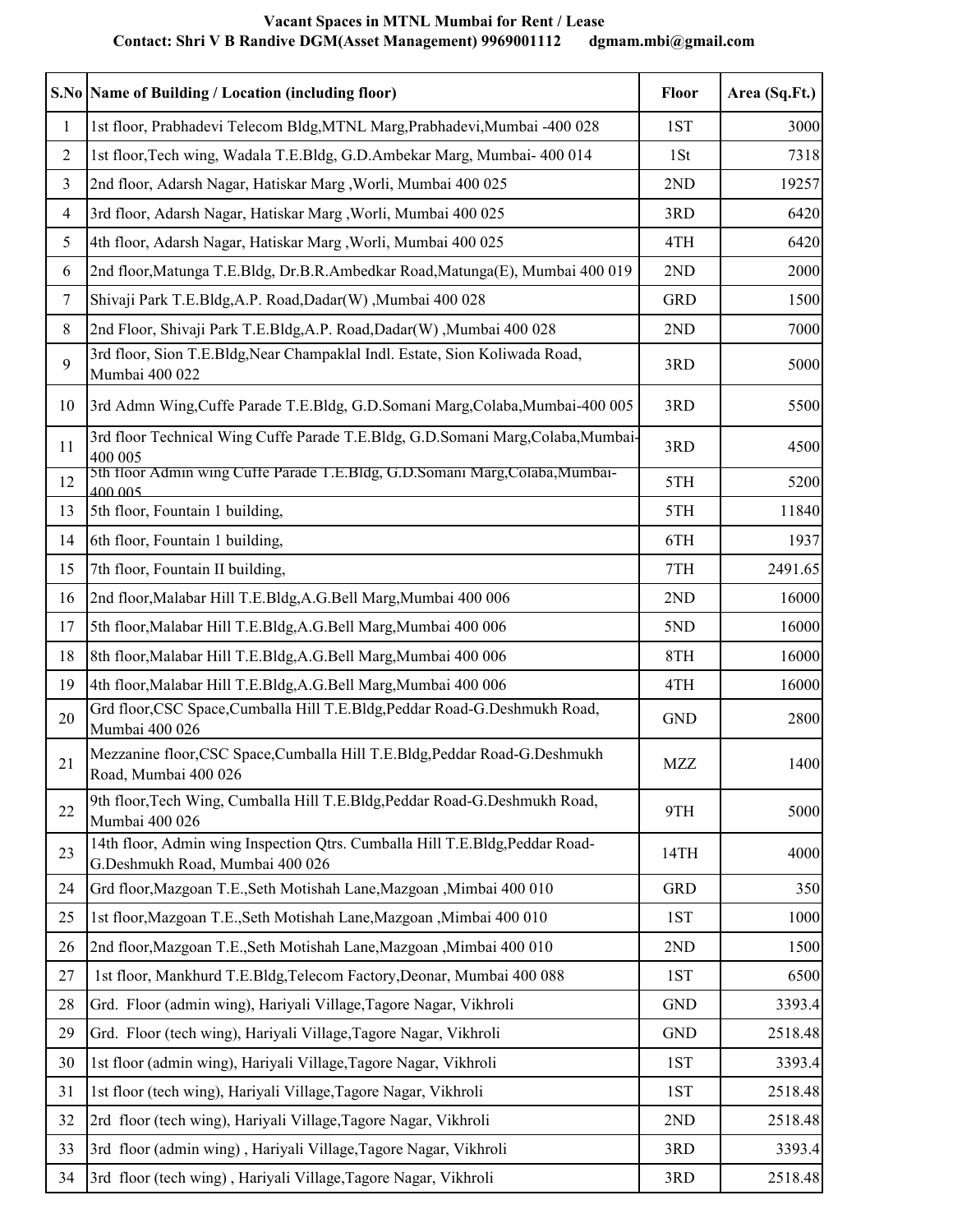| 2nd floor (tech wing), Mulund T.E.Bldg, Nehru Road, Opp Rallywolf, Mulund (W)<br>36<br>3920<br>2ND<br>Mumbai- 400 080<br>37<br>Ground floor, Charai T.E.Bldg, Mauli Mandal Road, Thane (W), Thane - 400 601<br><b>GND</b><br>2300<br>38<br>Ground floor, Charai T.E.Bldg, Mauli Mandal Road, Thane (W), Thane - 400 601<br><b>GND</b><br>2nd floor, Charai T.E.Bldg, Mauli Mandal Road, Thane (W), Thane - 400 601<br>39<br>2ND<br>2140<br>5th floor, Charai T.E.Bldg, Mauli Mandal Road, Thane (W), Thane - 400 601<br>40<br>12895<br>5TH<br>41<br>7th floor, Charai T.E.Bldg, Mauli Mandal Road, Thane (W), Thane - 400 601<br>8000<br>7TH<br>42<br>First floor, New Mumbra T.E.<br>10620<br>1ST<br>43<br>4542<br>2nd floor (Admn wing), Turbhe T.E.Bldg, Turbhe, Navi Mumbai- 400 705<br>2ND<br>44<br>2nd floor (Tech wing), Turbhe T.E.Bldg, Turbhe, Navi Mumbai- 400 705<br>2ND<br>11300<br>45<br>5th floor (Admn wing), Turbhe T.E.Bldg, Turbhe, Navi Mumbai- 400 705<br>4542<br>5TH<br>46<br>5th floor (Tech wing), Turbhe T.E.Bldg, Turbhe, Navi Mumbai- 400 705<br>5TH<br>11300<br>2340<br>47<br>Grd floor, vashi Sector 16 te bldg, Vashi, navi mumbai<br><b>GND</b><br>48<br>3rd floor, vashi Sector 16 te bldg, Vashi, navi mumbai<br>3RD<br>5000<br>49<br>3rd floor, APMC T.E.Bldg, Sector 19, Vashi, Navi Mumbai 400 703<br>3RD<br>3000<br>Grd. Floor(Shed), Nerul T.E.Bldg, Opp. Nerul Railway Station , Sector 21, Nerul,<br>50<br>6000<br><b>GND</b><br>Navi Mumbai 400 706<br>Grd.Floor, Kharghar T.E.Bldg, Admn. Wing, Sector 21, Plot 7-B, Kharghar, Navi<br>51<br><b>GND</b><br>3770<br>Mumbai<br>Grd. Floor, Jogeshwari T.E.Bldg, Near Ramshyam Talkies,Jogeshwari (W), Mumbai-<br>52<br><b>GND</b><br>3000<br>400 102<br>1st floor, Khar T.E. , Annex Bldg, Khar-Pali Road, Khar(West), Mumbai- 400 052<br>53<br>1ST<br>2751<br>2nd floor, Khar T.E. , Annex Bldg, Khar-Pali Road, Khar(West), Mumbai- 400 052<br>54<br>2ND<br>2751<br>3rd floor, Khar T.E. , Annex Bldg, Khar-Pali Road, Khar(West), Mumbai- 400 052<br>55<br>3RD<br>2751<br>2nd floor( Admn wing), Juhu Danda T.E.Bldg, Juhu Road, Telecom Complex,<br>56<br>2ND<br>7180<br>Santacruz (W), Mumbai<br>12940<br>57<br>1st floor, Bandra T.E. Bldg, Bandra Reclamation, Bandra(W), Mumbai 400 050<br>1ST<br>Grd. Floor (Tech wing), BKC T.E.Bldg,CST Road, Kurla ,Mumbai 400 098<br><b>GND</b><br>3000<br>58<br>59<br>1st Floor (Admin wing), BKC T.E.Bldg, CST Road, Kurla , Mumbai 400 098<br>1ST<br>1000<br>60<br>1st Floor (Tech wing), BKC T.E.Bldg, CST Road, Kurla , Mumbai 400 098<br>1ST<br>1500<br>61<br>2nd Floor (Admin wing), BKC T.E.Bldg,CST Road, Kurla ,Mumbai 400 098<br>2ND<br>5000<br>62<br>2nd. Floor (Tech wing), BKC T.E.Bldg,CST Road, Kurla ,Mumbai 400 098<br>2ND<br>8500<br>63<br>3rd Floor (Tech wing), BKC T.E.Bldg,CST Road, Kurla ,Mumbai 400 098<br>3RD<br>8500<br>4th Floor (Admin wing), BKC T.E.Bldg,CST Road, Kurla ,Mumbai 400 098<br>64<br>4TH<br>7000<br>65<br>4th Floor (Tech wing), BKC T.E.Bldg,CST Road, Kurla ,Mumbai 400 098<br>15000<br>4TH<br>5th Floor (Tech wing), BKC T.E.Bldg,CST Road, Kurla ,Mumbai 400 098<br>66<br>5TH<br>9000<br>67<br>6th Floor (Admin wing), BKC T.E.Bldg,CST Road, Kurla ,Mumbai 400 098<br>6TH<br>8000<br>68<br>7TH<br>7th Floor (Admin wing), BKC T.E.Bldg,CST Road, Kurla ,Mumbai 400 098<br>5500<br>69<br>Grd floor, Versova T.E.Bldg, SVP Nagar, Mhada, Andheri (W), Mumbai<br><b>GND</b><br>4000<br>70<br>1st floor, Versova T.E.Bldg, SVP Nagar, Mhada, Andheri (W), Mumbai<br>3700<br>1ST<br>2nd floor, Versova T.E.Bldg, SVP Nagar, Mhada, Andheri (W), Mumbai<br>71<br>2ND<br>3000<br>3000 | 35 | 2nd floor (Admn wing), Mulund T.E.Bldg, Nehru Road, Opp Rallywolf, Mulund (W)<br>Mumbai- 400 080, | 2ND | 5600 |
|-----------------------------------------------------------------------------------------------------------------------------------------------------------------------------------------------------------------------------------------------------------------------------------------------------------------------------------------------------------------------------------------------------------------------------------------------------------------------------------------------------------------------------------------------------------------------------------------------------------------------------------------------------------------------------------------------------------------------------------------------------------------------------------------------------------------------------------------------------------------------------------------------------------------------------------------------------------------------------------------------------------------------------------------------------------------------------------------------------------------------------------------------------------------------------------------------------------------------------------------------------------------------------------------------------------------------------------------------------------------------------------------------------------------------------------------------------------------------------------------------------------------------------------------------------------------------------------------------------------------------------------------------------------------------------------------------------------------------------------------------------------------------------------------------------------------------------------------------------------------------------------------------------------------------------------------------------------------------------------------------------------------------------------------------------------------------------------------------------------------------------------------------------------------------------------------------------------------------------------------------------------------------------------------------------------------------------------------------------------------------------------------------------------------------------------------------------------------------------------------------------------------------------------------------------------------------------------------------------------------------------------------------------------------------------------------------------------------------------------------------------------------------------------------------------------------------------------------------------------------------------------------------------------------------------------------------------------------------------------------------------------------------------------------------------------------------------------------------------------------------------------------------------------------------------------------------------------------------------------------------------------------------------------------------------------------------------------------------------------------------------------------------------------------------------------------------------------------------------------------------------------------------------------------------------------------------------------------------------------------------------------------------------------------------|----|---------------------------------------------------------------------------------------------------|-----|------|
|                                                                                                                                                                                                                                                                                                                                                                                                                                                                                                                                                                                                                                                                                                                                                                                                                                                                                                                                                                                                                                                                                                                                                                                                                                                                                                                                                                                                                                                                                                                                                                                                                                                                                                                                                                                                                                                                                                                                                                                                                                                                                                                                                                                                                                                                                                                                                                                                                                                                                                                                                                                                                                                                                                                                                                                                                                                                                                                                                                                                                                                                                                                                                                                                                                                                                                                                                                                                                                                                                                                                                                                                                                                                       |    |                                                                                                   |     |      |
|                                                                                                                                                                                                                                                                                                                                                                                                                                                                                                                                                                                                                                                                                                                                                                                                                                                                                                                                                                                                                                                                                                                                                                                                                                                                                                                                                                                                                                                                                                                                                                                                                                                                                                                                                                                                                                                                                                                                                                                                                                                                                                                                                                                                                                                                                                                                                                                                                                                                                                                                                                                                                                                                                                                                                                                                                                                                                                                                                                                                                                                                                                                                                                                                                                                                                                                                                                                                                                                                                                                                                                                                                                                                       |    |                                                                                                   |     | 2140 |
|                                                                                                                                                                                                                                                                                                                                                                                                                                                                                                                                                                                                                                                                                                                                                                                                                                                                                                                                                                                                                                                                                                                                                                                                                                                                                                                                                                                                                                                                                                                                                                                                                                                                                                                                                                                                                                                                                                                                                                                                                                                                                                                                                                                                                                                                                                                                                                                                                                                                                                                                                                                                                                                                                                                                                                                                                                                                                                                                                                                                                                                                                                                                                                                                                                                                                                                                                                                                                                                                                                                                                                                                                                                                       |    |                                                                                                   |     |      |
|                                                                                                                                                                                                                                                                                                                                                                                                                                                                                                                                                                                                                                                                                                                                                                                                                                                                                                                                                                                                                                                                                                                                                                                                                                                                                                                                                                                                                                                                                                                                                                                                                                                                                                                                                                                                                                                                                                                                                                                                                                                                                                                                                                                                                                                                                                                                                                                                                                                                                                                                                                                                                                                                                                                                                                                                                                                                                                                                                                                                                                                                                                                                                                                                                                                                                                                                                                                                                                                                                                                                                                                                                                                                       |    |                                                                                                   |     |      |
|                                                                                                                                                                                                                                                                                                                                                                                                                                                                                                                                                                                                                                                                                                                                                                                                                                                                                                                                                                                                                                                                                                                                                                                                                                                                                                                                                                                                                                                                                                                                                                                                                                                                                                                                                                                                                                                                                                                                                                                                                                                                                                                                                                                                                                                                                                                                                                                                                                                                                                                                                                                                                                                                                                                                                                                                                                                                                                                                                                                                                                                                                                                                                                                                                                                                                                                                                                                                                                                                                                                                                                                                                                                                       |    |                                                                                                   |     |      |
|                                                                                                                                                                                                                                                                                                                                                                                                                                                                                                                                                                                                                                                                                                                                                                                                                                                                                                                                                                                                                                                                                                                                                                                                                                                                                                                                                                                                                                                                                                                                                                                                                                                                                                                                                                                                                                                                                                                                                                                                                                                                                                                                                                                                                                                                                                                                                                                                                                                                                                                                                                                                                                                                                                                                                                                                                                                                                                                                                                                                                                                                                                                                                                                                                                                                                                                                                                                                                                                                                                                                                                                                                                                                       |    |                                                                                                   |     |      |
|                                                                                                                                                                                                                                                                                                                                                                                                                                                                                                                                                                                                                                                                                                                                                                                                                                                                                                                                                                                                                                                                                                                                                                                                                                                                                                                                                                                                                                                                                                                                                                                                                                                                                                                                                                                                                                                                                                                                                                                                                                                                                                                                                                                                                                                                                                                                                                                                                                                                                                                                                                                                                                                                                                                                                                                                                                                                                                                                                                                                                                                                                                                                                                                                                                                                                                                                                                                                                                                                                                                                                                                                                                                                       |    |                                                                                                   |     |      |
|                                                                                                                                                                                                                                                                                                                                                                                                                                                                                                                                                                                                                                                                                                                                                                                                                                                                                                                                                                                                                                                                                                                                                                                                                                                                                                                                                                                                                                                                                                                                                                                                                                                                                                                                                                                                                                                                                                                                                                                                                                                                                                                                                                                                                                                                                                                                                                                                                                                                                                                                                                                                                                                                                                                                                                                                                                                                                                                                                                                                                                                                                                                                                                                                                                                                                                                                                                                                                                                                                                                                                                                                                                                                       |    |                                                                                                   |     |      |
|                                                                                                                                                                                                                                                                                                                                                                                                                                                                                                                                                                                                                                                                                                                                                                                                                                                                                                                                                                                                                                                                                                                                                                                                                                                                                                                                                                                                                                                                                                                                                                                                                                                                                                                                                                                                                                                                                                                                                                                                                                                                                                                                                                                                                                                                                                                                                                                                                                                                                                                                                                                                                                                                                                                                                                                                                                                                                                                                                                                                                                                                                                                                                                                                                                                                                                                                                                                                                                                                                                                                                                                                                                                                       |    |                                                                                                   |     |      |
|                                                                                                                                                                                                                                                                                                                                                                                                                                                                                                                                                                                                                                                                                                                                                                                                                                                                                                                                                                                                                                                                                                                                                                                                                                                                                                                                                                                                                                                                                                                                                                                                                                                                                                                                                                                                                                                                                                                                                                                                                                                                                                                                                                                                                                                                                                                                                                                                                                                                                                                                                                                                                                                                                                                                                                                                                                                                                                                                                                                                                                                                                                                                                                                                                                                                                                                                                                                                                                                                                                                                                                                                                                                                       |    |                                                                                                   |     |      |
|                                                                                                                                                                                                                                                                                                                                                                                                                                                                                                                                                                                                                                                                                                                                                                                                                                                                                                                                                                                                                                                                                                                                                                                                                                                                                                                                                                                                                                                                                                                                                                                                                                                                                                                                                                                                                                                                                                                                                                                                                                                                                                                                                                                                                                                                                                                                                                                                                                                                                                                                                                                                                                                                                                                                                                                                                                                                                                                                                                                                                                                                                                                                                                                                                                                                                                                                                                                                                                                                                                                                                                                                                                                                       |    |                                                                                                   |     |      |
|                                                                                                                                                                                                                                                                                                                                                                                                                                                                                                                                                                                                                                                                                                                                                                                                                                                                                                                                                                                                                                                                                                                                                                                                                                                                                                                                                                                                                                                                                                                                                                                                                                                                                                                                                                                                                                                                                                                                                                                                                                                                                                                                                                                                                                                                                                                                                                                                                                                                                                                                                                                                                                                                                                                                                                                                                                                                                                                                                                                                                                                                                                                                                                                                                                                                                                                                                                                                                                                                                                                                                                                                                                                                       |    |                                                                                                   |     |      |
|                                                                                                                                                                                                                                                                                                                                                                                                                                                                                                                                                                                                                                                                                                                                                                                                                                                                                                                                                                                                                                                                                                                                                                                                                                                                                                                                                                                                                                                                                                                                                                                                                                                                                                                                                                                                                                                                                                                                                                                                                                                                                                                                                                                                                                                                                                                                                                                                                                                                                                                                                                                                                                                                                                                                                                                                                                                                                                                                                                                                                                                                                                                                                                                                                                                                                                                                                                                                                                                                                                                                                                                                                                                                       |    |                                                                                                   |     |      |
|                                                                                                                                                                                                                                                                                                                                                                                                                                                                                                                                                                                                                                                                                                                                                                                                                                                                                                                                                                                                                                                                                                                                                                                                                                                                                                                                                                                                                                                                                                                                                                                                                                                                                                                                                                                                                                                                                                                                                                                                                                                                                                                                                                                                                                                                                                                                                                                                                                                                                                                                                                                                                                                                                                                                                                                                                                                                                                                                                                                                                                                                                                                                                                                                                                                                                                                                                                                                                                                                                                                                                                                                                                                                       |    |                                                                                                   |     |      |
|                                                                                                                                                                                                                                                                                                                                                                                                                                                                                                                                                                                                                                                                                                                                                                                                                                                                                                                                                                                                                                                                                                                                                                                                                                                                                                                                                                                                                                                                                                                                                                                                                                                                                                                                                                                                                                                                                                                                                                                                                                                                                                                                                                                                                                                                                                                                                                                                                                                                                                                                                                                                                                                                                                                                                                                                                                                                                                                                                                                                                                                                                                                                                                                                                                                                                                                                                                                                                                                                                                                                                                                                                                                                       |    |                                                                                                   |     |      |
|                                                                                                                                                                                                                                                                                                                                                                                                                                                                                                                                                                                                                                                                                                                                                                                                                                                                                                                                                                                                                                                                                                                                                                                                                                                                                                                                                                                                                                                                                                                                                                                                                                                                                                                                                                                                                                                                                                                                                                                                                                                                                                                                                                                                                                                                                                                                                                                                                                                                                                                                                                                                                                                                                                                                                                                                                                                                                                                                                                                                                                                                                                                                                                                                                                                                                                                                                                                                                                                                                                                                                                                                                                                                       |    |                                                                                                   |     |      |
|                                                                                                                                                                                                                                                                                                                                                                                                                                                                                                                                                                                                                                                                                                                                                                                                                                                                                                                                                                                                                                                                                                                                                                                                                                                                                                                                                                                                                                                                                                                                                                                                                                                                                                                                                                                                                                                                                                                                                                                                                                                                                                                                                                                                                                                                                                                                                                                                                                                                                                                                                                                                                                                                                                                                                                                                                                                                                                                                                                                                                                                                                                                                                                                                                                                                                                                                                                                                                                                                                                                                                                                                                                                                       |    |                                                                                                   |     |      |
|                                                                                                                                                                                                                                                                                                                                                                                                                                                                                                                                                                                                                                                                                                                                                                                                                                                                                                                                                                                                                                                                                                                                                                                                                                                                                                                                                                                                                                                                                                                                                                                                                                                                                                                                                                                                                                                                                                                                                                                                                                                                                                                                                                                                                                                                                                                                                                                                                                                                                                                                                                                                                                                                                                                                                                                                                                                                                                                                                                                                                                                                                                                                                                                                                                                                                                                                                                                                                                                                                                                                                                                                                                                                       |    |                                                                                                   |     |      |
|                                                                                                                                                                                                                                                                                                                                                                                                                                                                                                                                                                                                                                                                                                                                                                                                                                                                                                                                                                                                                                                                                                                                                                                                                                                                                                                                                                                                                                                                                                                                                                                                                                                                                                                                                                                                                                                                                                                                                                                                                                                                                                                                                                                                                                                                                                                                                                                                                                                                                                                                                                                                                                                                                                                                                                                                                                                                                                                                                                                                                                                                                                                                                                                                                                                                                                                                                                                                                                                                                                                                                                                                                                                                       |    |                                                                                                   |     |      |
|                                                                                                                                                                                                                                                                                                                                                                                                                                                                                                                                                                                                                                                                                                                                                                                                                                                                                                                                                                                                                                                                                                                                                                                                                                                                                                                                                                                                                                                                                                                                                                                                                                                                                                                                                                                                                                                                                                                                                                                                                                                                                                                                                                                                                                                                                                                                                                                                                                                                                                                                                                                                                                                                                                                                                                                                                                                                                                                                                                                                                                                                                                                                                                                                                                                                                                                                                                                                                                                                                                                                                                                                                                                                       |    |                                                                                                   |     |      |
|                                                                                                                                                                                                                                                                                                                                                                                                                                                                                                                                                                                                                                                                                                                                                                                                                                                                                                                                                                                                                                                                                                                                                                                                                                                                                                                                                                                                                                                                                                                                                                                                                                                                                                                                                                                                                                                                                                                                                                                                                                                                                                                                                                                                                                                                                                                                                                                                                                                                                                                                                                                                                                                                                                                                                                                                                                                                                                                                                                                                                                                                                                                                                                                                                                                                                                                                                                                                                                                                                                                                                                                                                                                                       |    |                                                                                                   |     |      |
|                                                                                                                                                                                                                                                                                                                                                                                                                                                                                                                                                                                                                                                                                                                                                                                                                                                                                                                                                                                                                                                                                                                                                                                                                                                                                                                                                                                                                                                                                                                                                                                                                                                                                                                                                                                                                                                                                                                                                                                                                                                                                                                                                                                                                                                                                                                                                                                                                                                                                                                                                                                                                                                                                                                                                                                                                                                                                                                                                                                                                                                                                                                                                                                                                                                                                                                                                                                                                                                                                                                                                                                                                                                                       |    |                                                                                                   |     |      |
|                                                                                                                                                                                                                                                                                                                                                                                                                                                                                                                                                                                                                                                                                                                                                                                                                                                                                                                                                                                                                                                                                                                                                                                                                                                                                                                                                                                                                                                                                                                                                                                                                                                                                                                                                                                                                                                                                                                                                                                                                                                                                                                                                                                                                                                                                                                                                                                                                                                                                                                                                                                                                                                                                                                                                                                                                                                                                                                                                                                                                                                                                                                                                                                                                                                                                                                                                                                                                                                                                                                                                                                                                                                                       |    |                                                                                                   |     |      |
|                                                                                                                                                                                                                                                                                                                                                                                                                                                                                                                                                                                                                                                                                                                                                                                                                                                                                                                                                                                                                                                                                                                                                                                                                                                                                                                                                                                                                                                                                                                                                                                                                                                                                                                                                                                                                                                                                                                                                                                                                                                                                                                                                                                                                                                                                                                                                                                                                                                                                                                                                                                                                                                                                                                                                                                                                                                                                                                                                                                                                                                                                                                                                                                                                                                                                                                                                                                                                                                                                                                                                                                                                                                                       |    |                                                                                                   |     |      |
|                                                                                                                                                                                                                                                                                                                                                                                                                                                                                                                                                                                                                                                                                                                                                                                                                                                                                                                                                                                                                                                                                                                                                                                                                                                                                                                                                                                                                                                                                                                                                                                                                                                                                                                                                                                                                                                                                                                                                                                                                                                                                                                                                                                                                                                                                                                                                                                                                                                                                                                                                                                                                                                                                                                                                                                                                                                                                                                                                                                                                                                                                                                                                                                                                                                                                                                                                                                                                                                                                                                                                                                                                                                                       |    |                                                                                                   |     |      |
|                                                                                                                                                                                                                                                                                                                                                                                                                                                                                                                                                                                                                                                                                                                                                                                                                                                                                                                                                                                                                                                                                                                                                                                                                                                                                                                                                                                                                                                                                                                                                                                                                                                                                                                                                                                                                                                                                                                                                                                                                                                                                                                                                                                                                                                                                                                                                                                                                                                                                                                                                                                                                                                                                                                                                                                                                                                                                                                                                                                                                                                                                                                                                                                                                                                                                                                                                                                                                                                                                                                                                                                                                                                                       |    |                                                                                                   |     |      |
|                                                                                                                                                                                                                                                                                                                                                                                                                                                                                                                                                                                                                                                                                                                                                                                                                                                                                                                                                                                                                                                                                                                                                                                                                                                                                                                                                                                                                                                                                                                                                                                                                                                                                                                                                                                                                                                                                                                                                                                                                                                                                                                                                                                                                                                                                                                                                                                                                                                                                                                                                                                                                                                                                                                                                                                                                                                                                                                                                                                                                                                                                                                                                                                                                                                                                                                                                                                                                                                                                                                                                                                                                                                                       |    |                                                                                                   |     |      |
|                                                                                                                                                                                                                                                                                                                                                                                                                                                                                                                                                                                                                                                                                                                                                                                                                                                                                                                                                                                                                                                                                                                                                                                                                                                                                                                                                                                                                                                                                                                                                                                                                                                                                                                                                                                                                                                                                                                                                                                                                                                                                                                                                                                                                                                                                                                                                                                                                                                                                                                                                                                                                                                                                                                                                                                                                                                                                                                                                                                                                                                                                                                                                                                                                                                                                                                                                                                                                                                                                                                                                                                                                                                                       |    |                                                                                                   |     |      |
|                                                                                                                                                                                                                                                                                                                                                                                                                                                                                                                                                                                                                                                                                                                                                                                                                                                                                                                                                                                                                                                                                                                                                                                                                                                                                                                                                                                                                                                                                                                                                                                                                                                                                                                                                                                                                                                                                                                                                                                                                                                                                                                                                                                                                                                                                                                                                                                                                                                                                                                                                                                                                                                                                                                                                                                                                                                                                                                                                                                                                                                                                                                                                                                                                                                                                                                                                                                                                                                                                                                                                                                                                                                                       |    |                                                                                                   |     |      |
|                                                                                                                                                                                                                                                                                                                                                                                                                                                                                                                                                                                                                                                                                                                                                                                                                                                                                                                                                                                                                                                                                                                                                                                                                                                                                                                                                                                                                                                                                                                                                                                                                                                                                                                                                                                                                                                                                                                                                                                                                                                                                                                                                                                                                                                                                                                                                                                                                                                                                                                                                                                                                                                                                                                                                                                                                                                                                                                                                                                                                                                                                                                                                                                                                                                                                                                                                                                                                                                                                                                                                                                                                                                                       |    |                                                                                                   |     |      |
|                                                                                                                                                                                                                                                                                                                                                                                                                                                                                                                                                                                                                                                                                                                                                                                                                                                                                                                                                                                                                                                                                                                                                                                                                                                                                                                                                                                                                                                                                                                                                                                                                                                                                                                                                                                                                                                                                                                                                                                                                                                                                                                                                                                                                                                                                                                                                                                                                                                                                                                                                                                                                                                                                                                                                                                                                                                                                                                                                                                                                                                                                                                                                                                                                                                                                                                                                                                                                                                                                                                                                                                                                                                                       |    |                                                                                                   |     |      |
|                                                                                                                                                                                                                                                                                                                                                                                                                                                                                                                                                                                                                                                                                                                                                                                                                                                                                                                                                                                                                                                                                                                                                                                                                                                                                                                                                                                                                                                                                                                                                                                                                                                                                                                                                                                                                                                                                                                                                                                                                                                                                                                                                                                                                                                                                                                                                                                                                                                                                                                                                                                                                                                                                                                                                                                                                                                                                                                                                                                                                                                                                                                                                                                                                                                                                                                                                                                                                                                                                                                                                                                                                                                                       |    |                                                                                                   |     |      |
|                                                                                                                                                                                                                                                                                                                                                                                                                                                                                                                                                                                                                                                                                                                                                                                                                                                                                                                                                                                                                                                                                                                                                                                                                                                                                                                                                                                                                                                                                                                                                                                                                                                                                                                                                                                                                                                                                                                                                                                                                                                                                                                                                                                                                                                                                                                                                                                                                                                                                                                                                                                                                                                                                                                                                                                                                                                                                                                                                                                                                                                                                                                                                                                                                                                                                                                                                                                                                                                                                                                                                                                                                                                                       |    |                                                                                                   |     |      |
|                                                                                                                                                                                                                                                                                                                                                                                                                                                                                                                                                                                                                                                                                                                                                                                                                                                                                                                                                                                                                                                                                                                                                                                                                                                                                                                                                                                                                                                                                                                                                                                                                                                                                                                                                                                                                                                                                                                                                                                                                                                                                                                                                                                                                                                                                                                                                                                                                                                                                                                                                                                                                                                                                                                                                                                                                                                                                                                                                                                                                                                                                                                                                                                                                                                                                                                                                                                                                                                                                                                                                                                                                                                                       |    |                                                                                                   |     |      |
|                                                                                                                                                                                                                                                                                                                                                                                                                                                                                                                                                                                                                                                                                                                                                                                                                                                                                                                                                                                                                                                                                                                                                                                                                                                                                                                                                                                                                                                                                                                                                                                                                                                                                                                                                                                                                                                                                                                                                                                                                                                                                                                                                                                                                                                                                                                                                                                                                                                                                                                                                                                                                                                                                                                                                                                                                                                                                                                                                                                                                                                                                                                                                                                                                                                                                                                                                                                                                                                                                                                                                                                                                                                                       |    |                                                                                                   |     |      |
|                                                                                                                                                                                                                                                                                                                                                                                                                                                                                                                                                                                                                                                                                                                                                                                                                                                                                                                                                                                                                                                                                                                                                                                                                                                                                                                                                                                                                                                                                                                                                                                                                                                                                                                                                                                                                                                                                                                                                                                                                                                                                                                                                                                                                                                                                                                                                                                                                                                                                                                                                                                                                                                                                                                                                                                                                                                                                                                                                                                                                                                                                                                                                                                                                                                                                                                                                                                                                                                                                                                                                                                                                                                                       |    |                                                                                                   |     |      |
|                                                                                                                                                                                                                                                                                                                                                                                                                                                                                                                                                                                                                                                                                                                                                                                                                                                                                                                                                                                                                                                                                                                                                                                                                                                                                                                                                                                                                                                                                                                                                                                                                                                                                                                                                                                                                                                                                                                                                                                                                                                                                                                                                                                                                                                                                                                                                                                                                                                                                                                                                                                                                                                                                                                                                                                                                                                                                                                                                                                                                                                                                                                                                                                                                                                                                                                                                                                                                                                                                                                                                                                                                                                                       | 72 | 3rd floor, Versova T.E.Bldg, SVP Nagar, Mhada, Andheri (W), Mumbai                                | 3RD |      |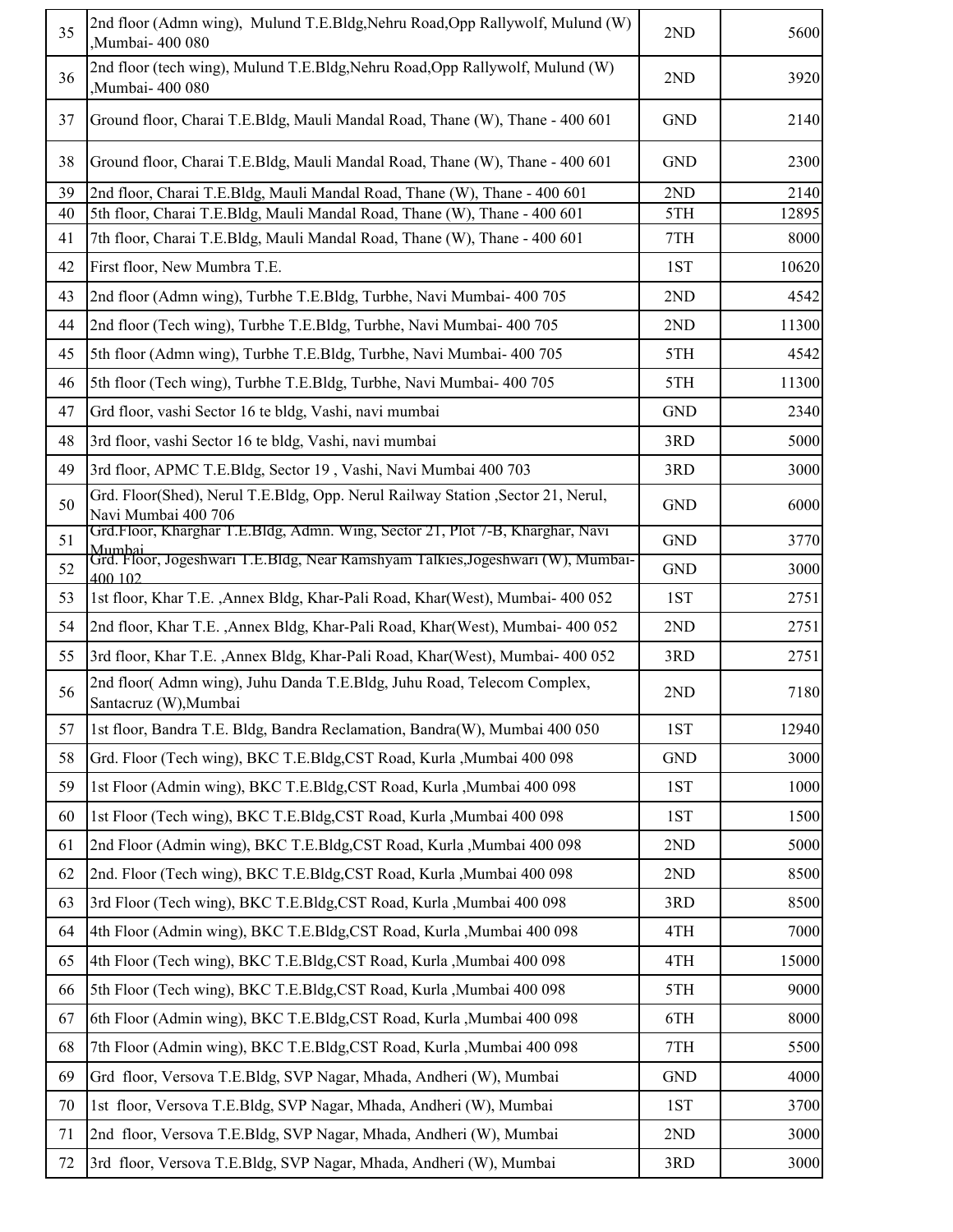| 73     | 4th floor, Versova T.E.Bldg, SVP Nagar, Mhada, Andheri (W), Mumbai                                                  | 4TH        | 10000 |
|--------|---------------------------------------------------------------------------------------------------------------------|------------|-------|
| 74     | 5th floor, Versova T.E.Bldg, SVP Nagar, Mhada, Andheri (W), Mumbai                                                  | 5TH        | 10000 |
| 75     | Grd Floor (Admn wing), Saki Vihar T.E.Bldg, Saki Vihar Road, Opp. L& T Gate No.<br>7, Mumbai 400 072                | <b>GND</b> | 2750  |
| 76     | 1st floor (Admn wing), Saki Vihar Tele Exch, Saki Vihar Road, Opp. L & T Gate No.<br>7, Mumbai 400072               | 1ST        | 2750  |
| 77     | 2nd floor (Admn wing), Saki Vihar Tele Exch, Saki Vihar Road, Opp. L & T Gate<br>No. 7, Mumbai 400072               | 2nd        | 2750  |
| $78\,$ | 3rd floor (Admn + Tech wing), Saki Vihar Tele Exch, Saki Vihar Road, Opp. L & T<br>Gate No. 7, Mumbai 400072        | 3rd        | 12250 |
| 79     | 1st floor, Admin Wing, Marol Plot 8, Bldg, MIDC, Andheri(E), Mumbai 400 093                                         | 1ST        | 2000  |
| 80     | 2nd floor, Admin Wing, Marol Plot 8, Bldg, MIDC, Andheri(E), Mumbai 400 093                                         | 2ND        | 3500  |
| 81     | 2nd floor, Tech Wing, Marol Plot 8, Bldg, MIDC, Andheri(E), Mumbai 400 093                                          | 2ND        | 10000 |
| 82     | 3rd floor, Admin Wing, Marol Plot 8, Bldg, MIDC, Andheri(E), Mumbai 400 093                                         | 3RD        | 4000  |
| 83     | 3rd floor, Tech Wing, Marol Plot 8, Bldg, MIDC, Andheri(E), Mumbai -400 093                                         | 3RD        | 3000  |
| 84     | 4th floor, Admin Wing, Marol Plot 8, Bldg, MIDC, Andheri(E), Mumbai 400 093                                         | 4TH        | 4000  |
| 85     | Grd. Floor(CSC Space), Goregoan T.E.Bldg, Goregoan (W), Mumbai 400 062                                              | <b>GND</b> | 1800  |
| 86     | 1st Floor, Admin Wing, Goregaon T E Bldg, Goregaon(W), Mumbai 400 062.                                              | 1ST        | 6000  |
| 87     | 2nd Floor, Admin Wing, Goregaon T E Bldg, Goregaon(W), Mumbai 400 062.                                              | 2ND        | 6000  |
| 88     | 3rd Floor, Admin Wing, Goregaon T E Bldg, Goregaon(W), Mumbai 400 062.                                              | 3RD        | 6000  |
| 89     | 4th Floor, Admin Wing, Goregaon T E Bldg, Goregaon(W), Mumbai 400 062.                                              | 4TH        | 6000  |
| 90     | 5th Floor, Admin Wing, Goregaon T E Bldg, Goregaon(W), Mumbai 400 062.                                              | 5TH        | 6000  |
| 91     | 6th Floor, Admin Wing, Goregaon T E Bldg, Goregaon(W), Mumbai 400 062.                                              | 6TH        | 6000  |
| 92     | 4th Floor, Tech. Wing, Goregaon T E Bldg, Goregaon(W), Mumbai 400 062.                                              | 4TH        | 16400 |
| 93     | 5th Floor, Tech Wing, Goregaon T E Bldg, Goregaon(W), Mumbai 400 062.                                               | 5TH        | 16400 |
| 94     | Grd. Floor, Mindspace T.E.Bldg, Goregoan (W), Mumbai 400 062                                                        | <b>GND</b> | 3000  |
| 95     | 1st Floor, Mindspace T.E.Bldg, Goregoan (W), Mumbai 400 062                                                         | 1ST        | 3000  |
| 96     | Grd.Floor, Admin wing, Magathane T.E.Bldg, Hakoba Compound, Westren Express<br>Highway, Borivali(E), Mumbai 400 066 | <b>GND</b> | 1850  |
| 97     | 2nd floor, Admin wing Magathane T E Bldg                                                                            | 2ND        | 4456  |
| 98     | Grd floor, Dahisar T.E.Bldg, Dahisar, Mumbai                                                                        | <b>GRD</b> | 1000  |
| 99     | 2nd floor, Dahisar T.E.Bldg, Dahisar, Mumbai                                                                        | 2ND        | 10000 |
| 100    | 3rd floor, Dahisar T.E.Bldg, Dahisar, Mumbai                                                                        | 3RD        | 13050 |
| 101    | 1st floor, Irla T.E.Bldg , S.V.Road , Andheri                                                                       | 1ST        | 2800  |
| 102    | 2nd floor, Irla T.E.Bldg , S.V.Road , Andheri                                                                       | 2ND        | 2800  |
| 103    | 3rd floor, Irla T.E.Bldg , S.V.Road , Andheri                                                                       | 3RD        | 2500  |
| 104    | Ground Floor , Vile parle SRA Building , Nanda Patkar Road, Mumbai                                                  | <b>GND</b> | 1950  |
| 105    | 1st Floor , Vile parle SRA Building , Nanda Patkar Road, Mumbai                                                     | 1ST        | 2072  |
| 106    | 2nd Floor , Vile parle SRA Building , Nanda Patkar Road, Mumbai                                                     | 2ND        | 2072  |
| 107    | Grd. Floor Charkop Main T E Bldg                                                                                    | Grd        | 1800  |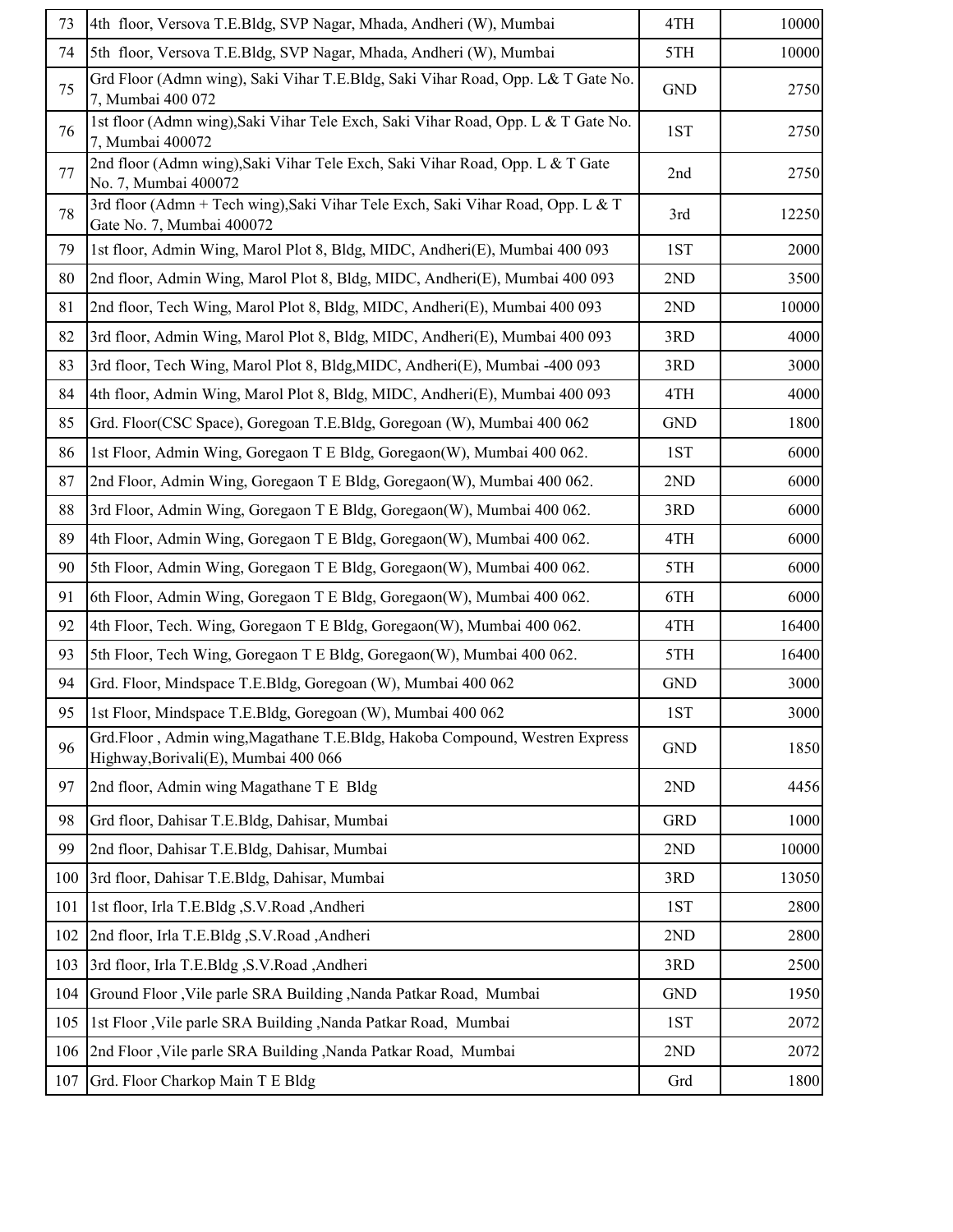### **Details of MTNL land/buildings in Delhi for Monetization Shri. Ashok Ekka, DGM (Asset Management)- 90131 30043**

| Sr. No. | <b>Circle</b> | <b>Assets</b><br><b>Descriptio</b><br>n | <b>Location of land</b><br>parcels                      | <b>Address of land parcels</b>                                                                        | Area of land parcels proposed to<br>be monetized (in Sq. Mtr.) |
|---------|---------------|-----------------------------------------|---------------------------------------------------------|-------------------------------------------------------------------------------------------------------|----------------------------------------------------------------|
| 1       | Delhi         | Land                                    | RLU Bldg. CBD<br>Shahdara                               | Plot NO.13 Near petrol<br>pump, CBD shahdara, ND-32                                                   | 7980 (Entire area)                                             |
| 2       | Delhi         | Land                                    | <b>Udyog Vihar</b><br>Bawana-l                          | Ugyog Vihar Bawana-I, near<br>DSIDC Office.ND-39                                                      | 11257 (Entire area)                                            |
| 3       | Delhi         | Land                                    | Dwarka Sector 16-C                                      | Dwarka Sector 16-C, near IP<br>University, ND-78                                                      | 8000 (Entire area)                                             |
| 4       | Delhi         | Land                                    | Rohini Sec.XI extn.                                     | Rohini Sec. XI extn., NEAR<br>bses office, ND-85                                                      | 28329 (Entire area)                                            |
| 5       | Delhi         | Land                                    | Rohini Sector 5<br>Pocket 10                            | Rohini Sector 5 Pocket<br>10, Chhotu Ram marg, Near<br>mount Abu school, RHN, ND-<br>85               | 10000 (Entire area)                                            |
| 6       | Delhi         | Land with<br>permanent<br>building      | Admn cum<br>workshop Bldg.<br>Rohini Sec-6              | Admn cum workshop Bldg.<br>near DTC Depot, Chhotu ram<br>marg, Rohini Sec-6                           | 11955 (Entire area with existing<br>building)                  |
| 7       | Delhi         | Land                                    | Keshav Puram<br>Lawrance Road.                          | Keshav Puramtelephone<br>exchange, near Britania<br>factory, Lawrance Road<br>industrial area, ND-35. | 8163 (Entire area)                                             |
| 8       | Delhi         | Land                                    | Mangolpuri Indl.<br>Area Phase-1                        | Mangolpuri Indl . Area Phase-<br>1, Near NDPL office and rly<br>crossing. ND-83                       | 4105 (Entire area)                                             |
| 9       | Delhi/ Noida  | Land                                    | Noida, Distt.G.B.Nag<br>ar, UP-201301                   | Noida, Distt.G.B.Nagar, Near<br>Unitech Info space office, UP-<br>201301                              | 80000 (Entire area)                                            |
| 10      | Delhi         | Land                                    | Rohini Sec.22 TE                                        | Rohini Sec.22 TE, near<br>Agrasain hospital, ND-85                                                    | 7998 (Entire area)                                             |
| 11      | Delhi         | Land                                    | Lothian Road,<br>Kashmerigate                           | RLU Buildg. Lothian Road,<br>Near Delhi college of Engg.<br>Kashmerigate, Delhi-6                     | 5180 (Entire area)                                             |
| 12      | Delhi         | Land                                    | Pankha Road plot II<br>MTNL Staff quarters<br>Janakpuri | Pankha Road plot II MTNL<br>Staff quarters, Mota singh<br>marg, Janakpuri, ND-58                      | 16997 (Entire area)                                            |
| 13      | Delhi         | Land                                    | <b>MTNL staff Quarters</b><br>Rohini V/4                | <b>MTNL staff Quarters Rohini</b><br>V/4, Chhotu ram marg, near<br>MCD nursery, ND-85                 | 10000 (Entire area)                                            |
| 14      | Delhi         | Land                                    | Sunlight Colony<br>Residential plot                     | Sunlight Colony Residential<br>plot, Near police station, ND-<br>14                                   | 5723 (Entire area)                                             |
| 15      | Delhi         | Land                                    | Burari                                                  | khasra No.94/7/2, Burari, ND-<br>84                                                                   | 3710 (Entire area)                                             |
| 16      | Delhi         | Land                                    | Jaunapur 45/4/2                                         | Khasra No. 45/4/2, near<br>barat ghar, Jaunapur, ND-47                                                | 920 (Entire area)                                              |
| 17      | Delhi         | Land                                    | Mandawali<br>Fazalpur, Takshila                         | RLU Telphone exchange,<br>Mandawali Fazalpur, near<br>CGHS Dispensory, Takshila,<br><b>ND-92</b>      | 2500 (Entire area)                                             |
| 18      | Delhi         | Land                                    | Mayur Vihar ph.1<br>(Pocket<br>4) GHS, GRP, OCF         | Mayur Vihar ph.1 (Pocket<br>4)GHS, GRP, OCF,<br>Near<br>CGHS Dispansory, ND-91                        | 725 (Entire area)                                              |
| 19      | Delhi         | Land                                    | Najafgarh<br>Telephone Exch.<br><b>DDA</b>              | Najafgarh Telephone Exch.<br>Near MCD Shops, DDA<br>Park, ND-43                                       | 800 (Entire area)                                              |
| 20      | Delhi         | Land                                    | Rohini sec.5                                            | Rohini sec.5, Near Rajeev<br>Gandhi Cancer Hospital, ND-<br>85                                        | 999 (Entire area)                                              |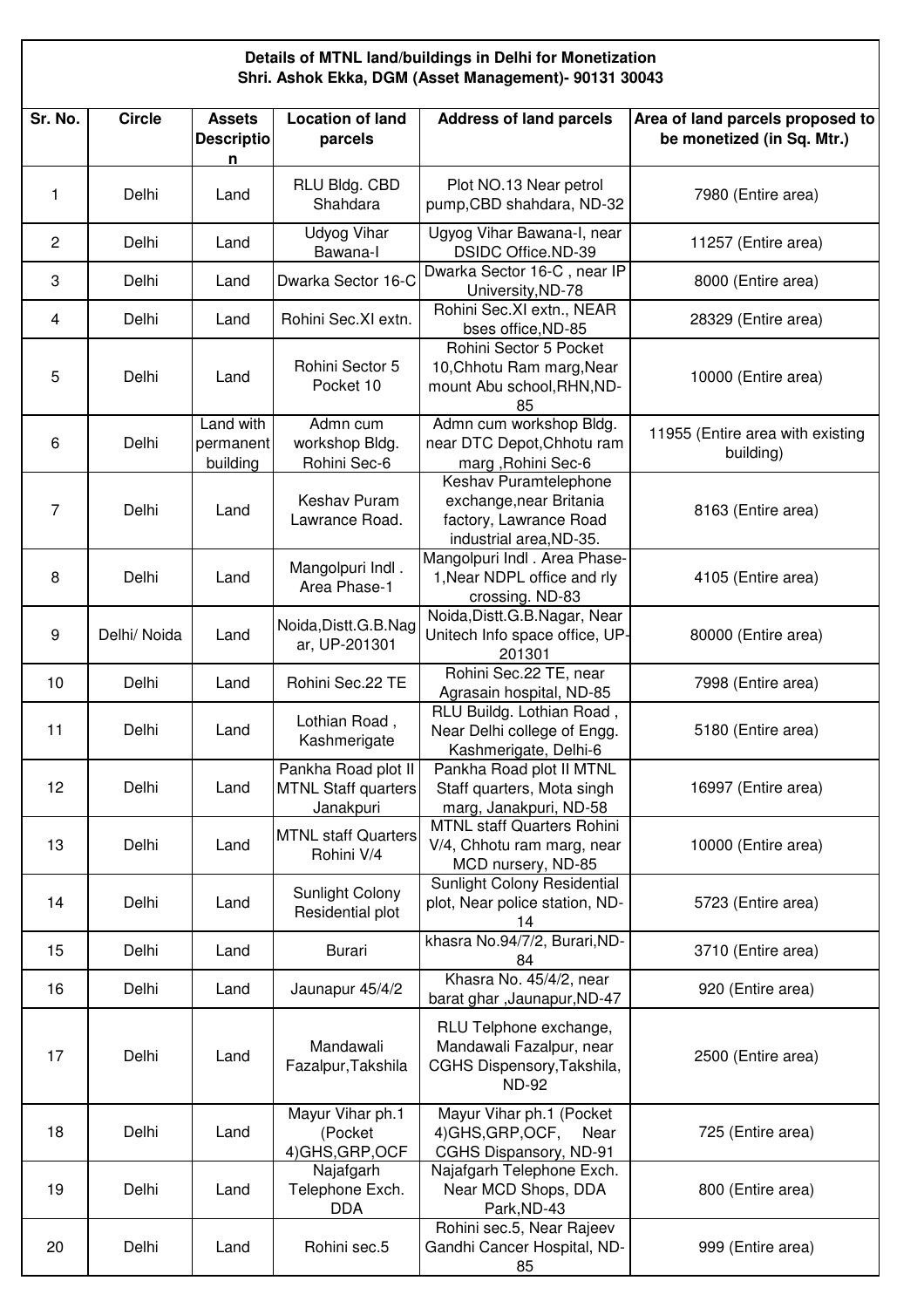| 21 | Delhi | Land                               | Sunlight Colony TE<br>Plot               | Sunlight Colony Telephone<br>exchange, near Police station<br>Sunlight colony, ND-14                                       | 2000 (Entire area)                                            |
|----|-------|------------------------------------|------------------------------------------|----------------------------------------------------------------------------------------------------------------------------|---------------------------------------------------------------|
| 22 | Delhi | Land                               | Vasant Vihar                             | Vasant Vihar Telephone<br>exchange, near 5 vasant<br>vihar munirka marge, ND-57                                            | 1800 (Entire area)                                            |
| 23 | Delhi | Land with<br>permanent<br>building | RLU Bldg. Sarita<br>Vihar M-Block        | M-Block RLU telephone<br>exchange Bldg. Sarita<br>telephone, Opposite J-Block<br>Sarita Vihar telephone<br>exchange, ND-76 | 3990 (Entire area with existing<br>building)                  |
| 24 | Delhi | Land with<br>permanent<br>building | Staff quarters, GH-<br>17, Paschim Vihar | Staff quarters, GH-17,<br>Paschim Vihar                                                                                    | 34400 (Entire area with existing<br>buildings)                |
| 25 | Delhi | Land with<br>permanent<br>building | <b>CSD Store Dwarka</b><br>Sector 20     | <b>CSD Store Dwarka Sector</b><br>20                                                                                       | 14900 (Entire area with existing<br>buildings)                |
| 26 | Delhi | Land with<br>permanent<br>building | Saraswati Vihar                          | Saraswati Vihar                                                                                                            | 8948 (Entire area with existing<br>buildings)                 |
| 27 | Delhi | Land with<br>permanent<br>building | Pankha Road plot I<br>& III              | Pankha Road plot I & III                                                                                                   | 70903 (56172 +14731) (Entire<br>area with existing buildings) |
| 28 | Delhi | Land with<br>permanent<br>building | Tehkhand Store Depot<br>and RLU Exchange | Okhla Industrial Area.                                                                                                     | 8094 (Entire area with existing<br>buildings)                 |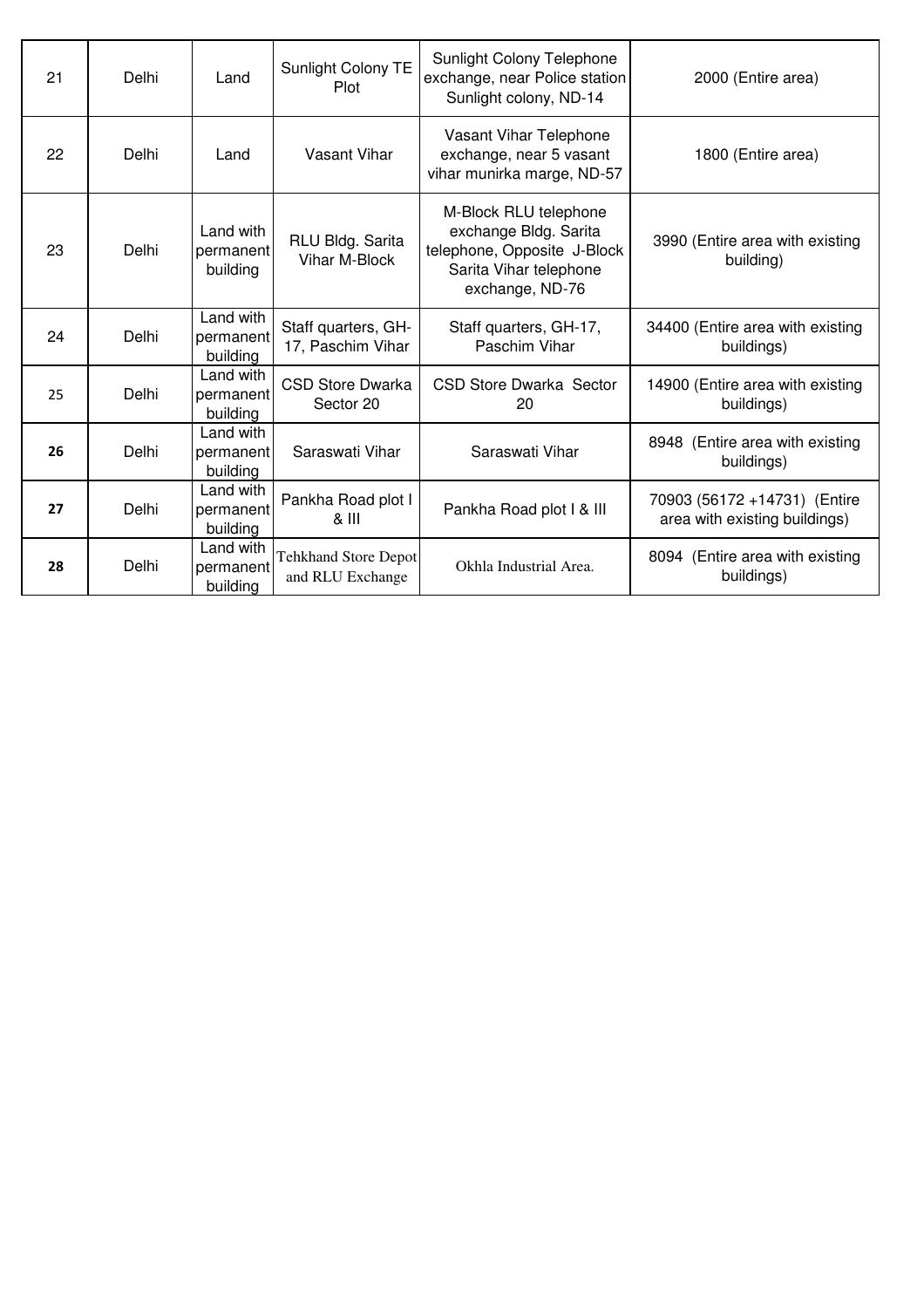**Details of MTNL land/buildings in Mumbai for Monetization Shri Vinod Randive, DGM - 99690 01112** 

| Sr. No.        | <b>Circle</b> | <b>Assets</b><br><b>Description</b>                                                                                     | <b>Location of land</b><br>parcels       | <b>Address of land parcels</b>                                                             | area of land parcels<br>proposed to be<br>monetized (in Sq. Mtr.) |
|----------------|---------------|-------------------------------------------------------------------------------------------------------------------------|------------------------------------------|--------------------------------------------------------------------------------------------|-------------------------------------------------------------------|
| 1              | Mumbai        | Plot                                                                                                                    | Koperkhairane TE                         | Plot No.10, Sector 13,<br>Kopar Khairane, Navi<br>Mumbai 400709                            | 4933 (Entire area)                                                |
| $\overline{c}$ | Mumbai        | Plot                                                                                                                    | Dronagiri TE                             | Plot No.42, Sector 29, Near<br>Bokarveera, Uran, Dist.<br>Raigad                           | 6000 (Entire area)                                                |
| 3              | Mumbai        | Land with<br>permanent<br>buildings                                                                                     | Powai Plot-A,<br>Mumbai                  | <b>MTNL Staff Quarters, A S</b><br>Marg, Powai, Mumbai<br>400076                           | 35889 (Entire area) with<br>permanent building                    |
| 4              | Mumbai        | Plot with cable<br>store                                                                                                | Mulund                                   | Nehru Road, Mulund West,<br>Mumbai 400 080                                                 | 106888 (Entire area) with<br>existing structures.                 |
| 5              | Mumbai        | Plot with shed                                                                                                          | Eksar-II, Shimpoli                       | Kastur Park, Shimpoli,<br>Borivali West Mumbai 400<br>092                                  | 103238.8<br>(clear area)<br>with existing structures              |
| 6              | Mumbai        | Land with<br>permanent building                                                                                         | Naupada (Thane)                          | Gokhale Road, Naupada<br>Village Op. Malhar Talkies,<br>Thane West                         | 3440 (Entire area) with<br>permanent building                     |
| 7              | Mumbai        | Land with<br>permanent building                                                                                         | Pahadi,<br>Goregaon, Arey<br>Road (East) | Pahadi Goregaon, Aarey<br>Road, East, Mumbai 400063                                        | 1792.8 (Entire area) with<br>permanent building                   |
| 8              | Mumbai        | Land with<br>permanent building                                                                                         | Panch<br>Pakhadi, Thane(W                | Agra Road, Panchpakhadi<br>Thane West 400601                                               | 2957 (Entire area) with<br>permanent building                     |
| 9              | Mumbai        | Land with<br>Saki Vihar, TE<br>permanent building                                                                       |                                          | Saki Vihar Tungwa Village,<br>Saki Naka Andheri East,<br>Mumbai 400 072                    | 7068 (Entire area) with<br>permanent building                     |
| 10             | Mumbai        | Land with<br>permanent building                                                                                         | Dahisar East TE                          | Opp. Western Expressy<br>Highway, Dahisar Check<br>Naka, Dahisar East,<br>Mumbai 400 068.  | 9248.5 (Entire area) with<br>permanent building                   |
| 11             | Mumbai        | Land with<br>permanent building                                                                                         | <b>Eksar-I MTNL</b><br>T.E. Borivali     | Borvali Devidas Lane,<br>Borvali West, Mumbai 400<br>092                                   | 19999.65 (Entire area)<br>with permanent building                 |
| 12             | Mumbai        | Plot                                                                                                                    | Vasari Hill Malad                        | Village Malad, Vasari Hill<br>No2, Mulund Link Road,<br>Goregaon West, Mumbai<br>400 062.  | 5525 (Entire area)                                                |
| 13             | Mumbai        | Plot                                                                                                                    | Eksar-I (Addl.)<br>plot                  | Borvali Devidas Lane,<br>Borvali West, Mumbai 400<br>092                                   | 4388 (Entire area)                                                |
| 14             | Mumbai        | Land with<br>Bus Depot, Link road,<br>Charkop-II TE<br>Sector 7, Kandivali West<br>permanent building<br>Mumbai 400 067 |                                          | Road No.5, Near Charkop                                                                    | 4170 (Entire area) with<br>permanent building                     |
| 15             | Mumbai        | Land with<br>permanent<br>buildings                                                                                     | Charkop-III                              | RDP4, Sector -5, Market<br>Road, Near CPWD<br>Quarters, kandivali West,<br>Mumbai 400 067. | 5128 (Entire area) with<br>permanent building                     |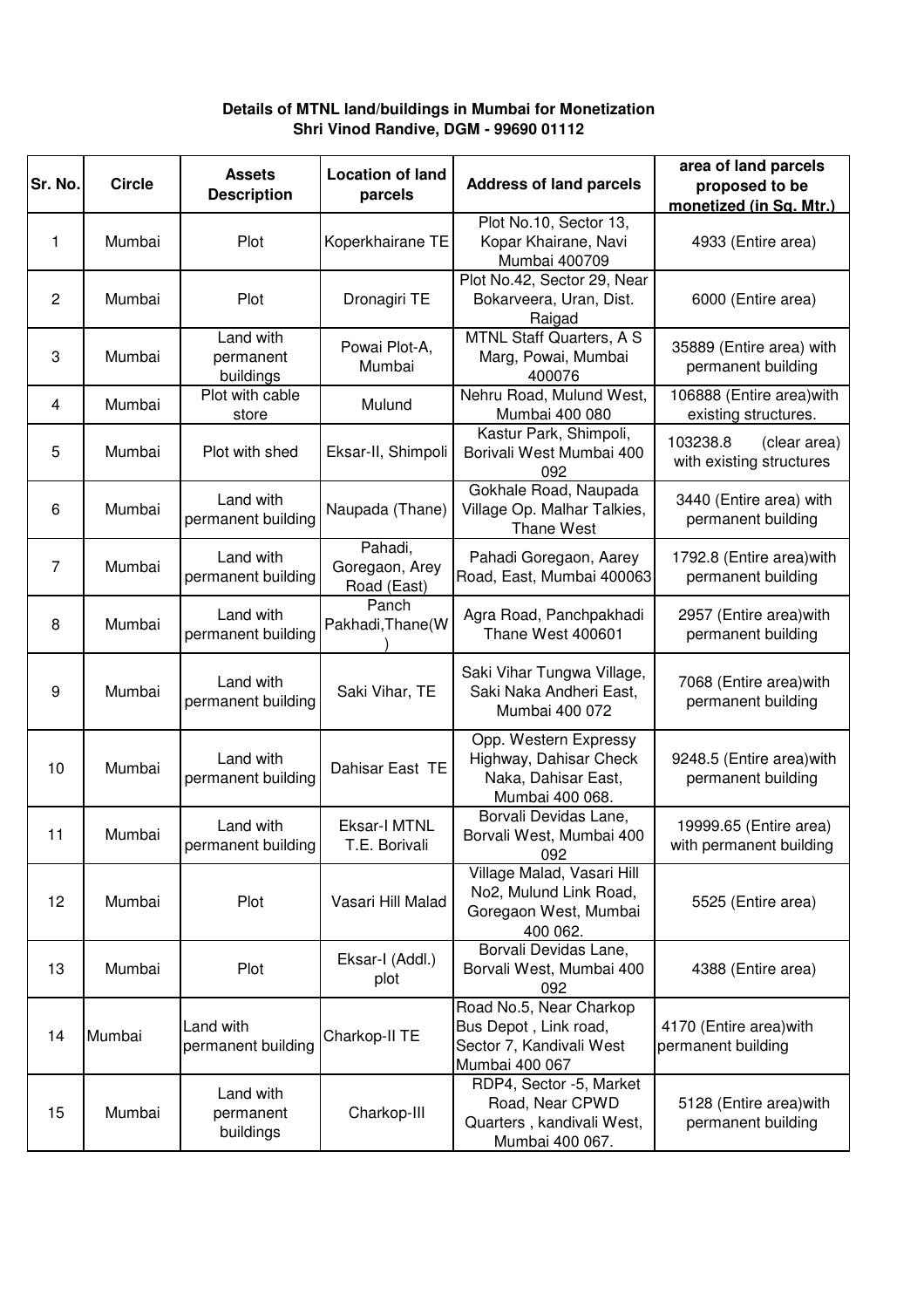| 16 | Mumbai | Land with<br>permanent<br>buildings                                                                                                      | <b>Malad West Mind</b><br>space                                                                                                 | Malad Village, Near In-Orbit<br>Mall, Linking Road, Malad<br>West, Mumbai 400064       | 4830 (Entire area) with<br>permanent building     |
|----|--------|------------------------------------------------------------------------------------------------------------------------------------------|---------------------------------------------------------------------------------------------------------------------------------|----------------------------------------------------------------------------------------|---------------------------------------------------|
| 17 | Mumbai | Land with Sheds                                                                                                                          | Parel Telephone<br>Complex                                                                                                      | Parel Telephone Complex,<br>Chamar Baug, P.O.Lane,<br>Parel(Esast0, Mumbai 400<br>012. | 16884.93 (Entire area) with<br>permanent building |
| 18 | Mumbai | Village Gundavali, Marol, B<br>Land with<br>Darpan T E Bldg<br>L Bajaj Marg, Andheri(East),<br>permanent<br>Mumbai 400 093.<br>buildings |                                                                                                                                 | 5234(Entire area) with<br>permanent building)                                          |                                                   |
| 19 | Mumbai | Land with<br>permanent building                                                                                                          | Magathane, Near Western<br>Magathan Hakoba<br>Express Highway, Vasant<br>Market, Borivali(East),<br>T E Bldg<br>Mumbai 400 066. |                                                                                        | 5005.14(Entire areawith<br>permanent building)    |
| 20 | Mumbai | Land with<br>permanent<br>buildings                                                                                                      | <b>BKC, GN Block</b>                                                                                                            | Plot No. R-4, GN Block, BKC<br>(Bharat nagar)                                          | 2682 (with residential<br>blocks)                 |
| 21 | Mumbai | Land with<br>permanent building                                                                                                          | Versova T E<br><b>Building</b>                                                                                                  | S V Patel Nagar, Link Road,<br>Mhada, Andheri(West),<br>Mumbai 400 053.                | 3600 (Entire area) with<br>permanent building     |
| 22 | Mumbai | Land with<br>permanent building                                                                                                          | Plt No.1A, Sector 21, Opp.<br>Nerul Railway Station,<br>Nerul T E Building<br>Nerul, Navi Mumbai 400<br>706.                    |                                                                                        | 5146.92 (Entire area) with<br>permanent building  |
| 23 | Mumbai | Land with<br>permanent building                                                                                                          |                                                                                                                                 | Marol MIDC, Central Road,<br>Marol T E Building Andheri East, Mumbai<br>400093         | 7950 (Entire area) with<br>permanent building     |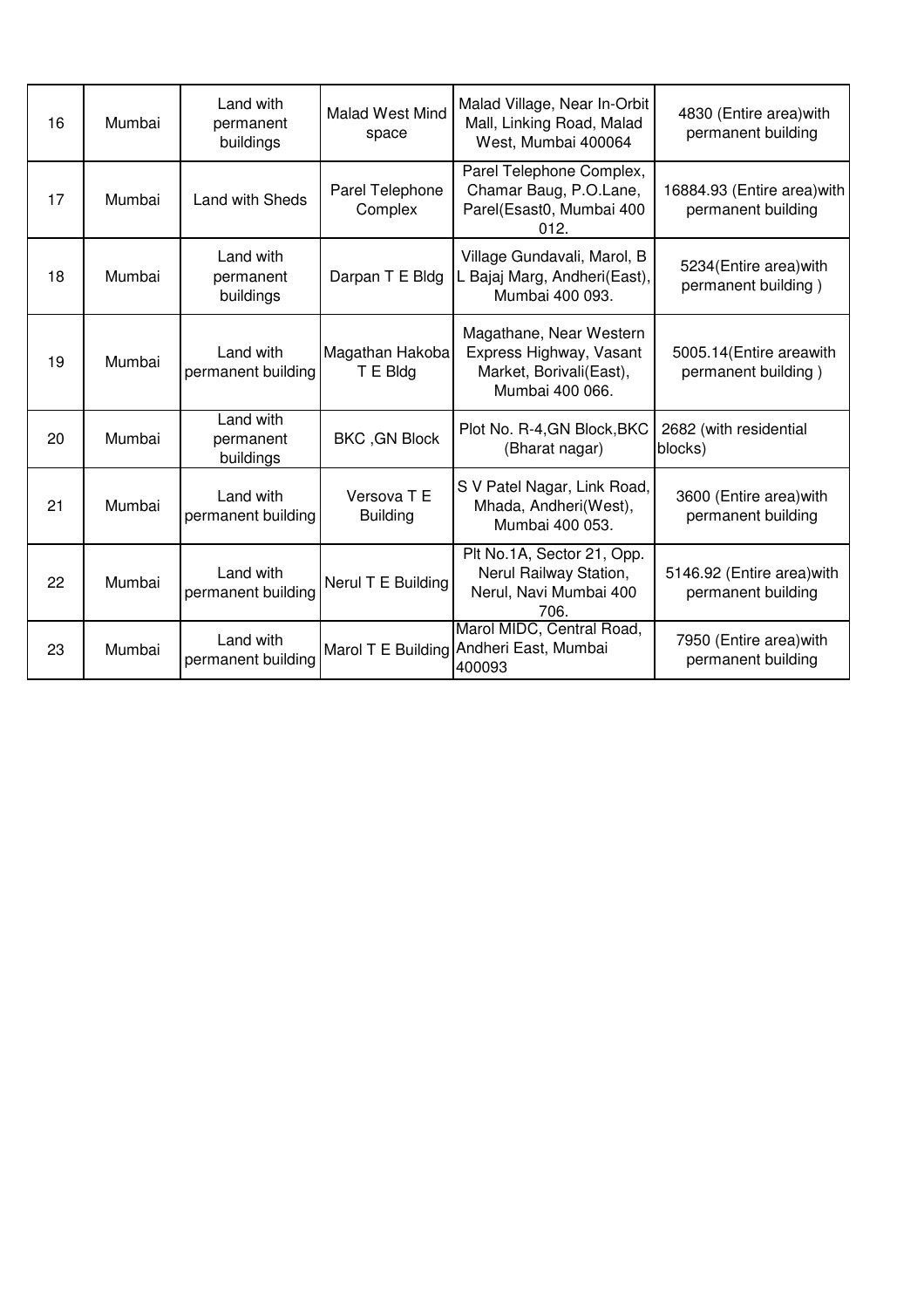#### **Annexure**

|               | <b>Shopping cum Office Spaces (SCOs)</b> |                                                                                                                                                    |                                        |                                                                 |                                   |                                    |                                                      |  |
|---------------|------------------------------------------|----------------------------------------------------------------------------------------------------------------------------------------------------|----------------------------------------|-----------------------------------------------------------------|-----------------------------------|------------------------------------|------------------------------------------------------|--|
| <b>Circle</b> | Location                                 | <b>Address</b>                                                                                                                                     |                                        | <b>Built up area</b><br>(in Sq. ft.)                            |                                   | <b>Permissible For Use</b>         | Contact / Nodal<br>Person                            |  |
| Delhi         | Pul<br>Prahaladpur                       | DDA Market, Shop No. 20 & 21,<br>1st Floor, Pul Prahaldpur, New<br>Delhi                                                                           |                                        | 985                                                             |                                   | Commercial                         |                                                      |  |
| Delhi         | Sarita Vihar                             | Shop No. 101,102, 104 FF<br>Pocket-G, Local Shopping<br>Centre, Sarita Vihar                                                                       |                                        | 2210                                                            |                                   | Commercial                         |                                                      |  |
| Delhi         | Sidharth<br>Extension                    | Shop No. 101, 102 & 104, First<br>Floor, DDA Market, Siddhartha<br>Extension, New Delhi                                                            |                                        | 2156                                                            |                                   | Commercial                         |                                                      |  |
| Delhi         | Sukhdev Vihar                            | Shop No. 37 & 44, First Floor,<br>DDA Market Sukhdev Vihar,<br>New Delhi                                                                           | 1990                                   |                                                                 |                                   | Commercial                         | Mr. V.P. Ahuja -<br>98681 36232                      |  |
| Delhi         | Shalimar Bagh                            | <b>DDA Convenient Shopping</b><br>Centre, AD Block, Shalimar<br>Bagh, Delhi. 101, 102, 103, 104<br>(F/Floor) 201,202 & 203 (S/Floor)               |                                        | 23156<br>Commercial                                             |                                   | email:<br>mtnlamcell@g<br>mail.com |                                                      |  |
| Delhi         | Maya Puri                                | 6- DDA Local Shopping Centre,<br>Mayapuri Industrial Area, New<br>Delhi. Basement-23, Basement<br>area, F/F-101-107, S/F 201-<br>207, T/F 301-307. |                                        | 22024                                                           |                                   | Commercial                         |                                                      |  |
| Delhi         | Rajendra Place                           | Commercial Centre, Rajendra<br>Place, Pusa Road, New Delhi                                                                                         |                                        | 7400                                                            |                                   | Commercial                         |                                                      |  |
|               |                                          | Quarters /                                                                                                                                         |                                        | <b>Flats</b>                                                    |                                   |                                    |                                                      |  |
| Circle        | Location                                 | <b>Address</b>                                                                                                                                     | No.<br>of<br>Qua<br>rter<br>s/<br>Flat | Appx.<br><b>Built up</b><br>area (in<br>Sq. ft.) $/$<br>Quarter | <b>Size</b><br><b>BHK</b><br>etc) | <b>For Use</b>                     | (2BHK/1 Permissible Contact / Nodal<br><b>Person</b> |  |
|               |                                          | Block<br>Himgiri Apartments,<br>Sector 34, Noida<br>B14.                                                                                           | s<br>48                                | 962.27                                                          | 2 BHK                             | Residential                        | Mr. V.P. Ahuja<br>98681 36232 /<br>011 - 24646       |  |
| Delhi         | Noida                                    | Aravali Apartments,<br>Block B3,<br>Sector 34, Noida                                                                                               | 48                                     | 585.67                                                          | 1 BHK                             | Residential                        | 6780<br>email:<br>mtnlamcell@g<br>mail.com           |  |
|               |                                          | Ashish CHS, Sect-6, Kalamboli,<br>Navi Mumbai                                                                                                      | 31                                     | 539                                                             | 1 BHK                             | Residential                        |                                                      |  |
| Mumbai        | Kalamboli                                | Panchsheela CHS., Sect-6,<br>Kalamboli, Navi Mumbai                                                                                                | 17                                     | 368                                                             | 1 BHK                             | Residential                        |                                                      |  |
|               |                                          | Sharda CHS., Cond. No.-9, Sect-<br>6, Kalamboli, Navi Mumbai                                                                                       | 32                                     | 431                                                             | 1 BHK                             | Residential                        | Mr. Gorule -<br>98690 20400                          |  |
|               |                                          | Suryodaya CHS., Khanda<br>colony, sect-8, Plot-3, New<br>Panvel.                                                                                   | 10                                     | 388                                                             | 1 BHK                             | Residential                        | Mr. Nagesh<br>Karale -<br>98690 18880                |  |
| Mumbai        | New Panvel                               | Navratna CHS., Khanda colony,<br>Sect-8, Plot-15, New Panvel.                                                                                      | 9                                      | 753                                                             | 2 BHK                             | Residential                        | email:<br>mtnlamcell@g                               |  |
|               |                                          | Sai Prasad CHS.Khanda colony,<br>Sect-8, Plot-9, New Panvel.                                                                                       | 12                                     | 541                                                             | 1 BHK                             | Residential                        | mail.com                                             |  |